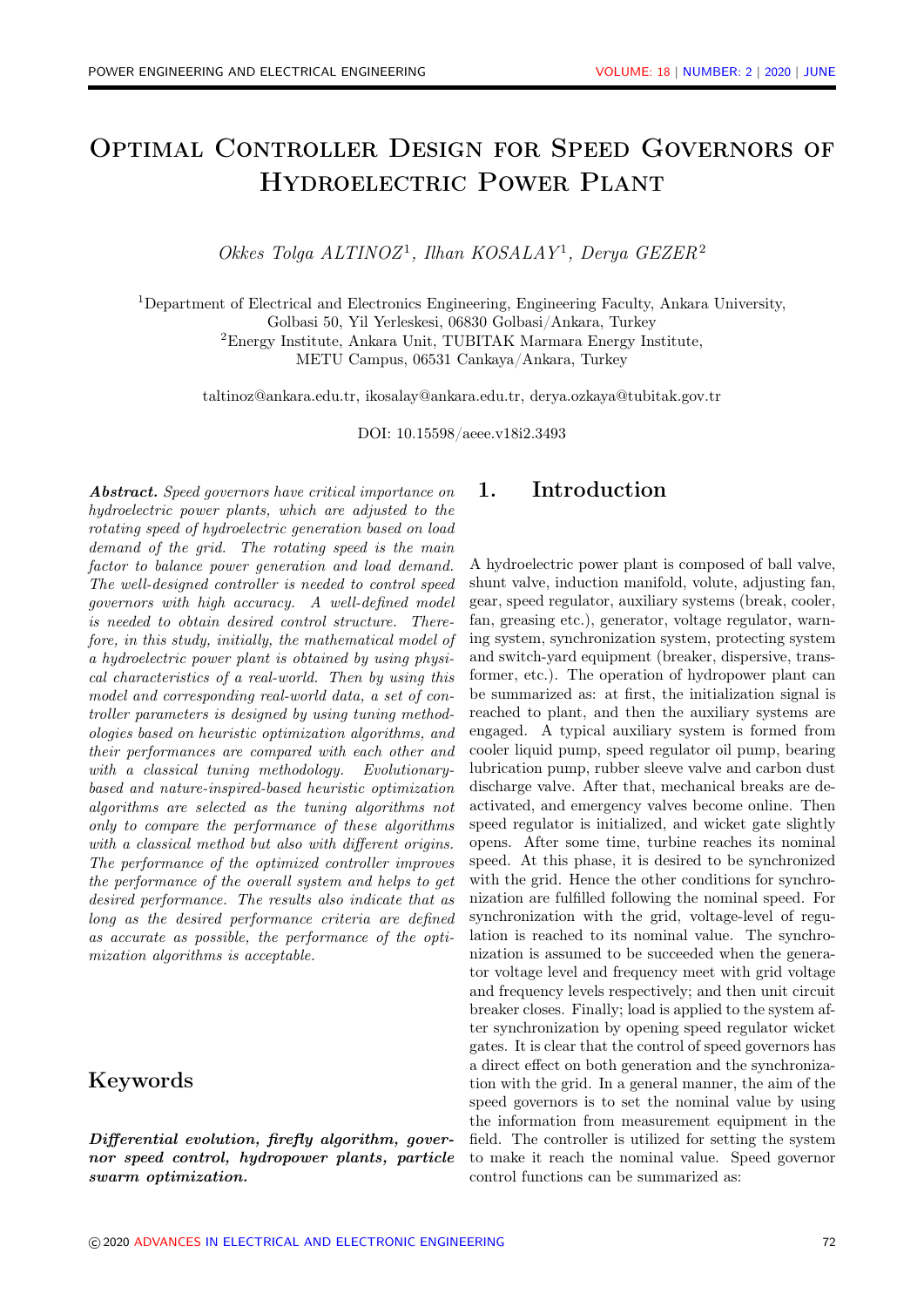- Speed Control Mode (Transient Response): The speed of the governor is controlled until the synchronization with the grid succeed. Speed regulator slightly opens the wicket gate, by this way turbine begins to rotate and speed-up. Next, wicket gate moves to a lower position and unwanted increase at the water input is prevented. This control action goes on until the synchronization with the grid is achieved.
- Active Power Control Mode (Steady-State Response): After the speed control mechanism is terminated, in other words, the synchronization between plant and grid is succeeded, the active power control mode runs to support the balance the grid frequency by primary frequency control.

In this study, the transient response of the controlled speed governors at hydroelectric power plant is investigated since the transient response of the generator has the most critical mission and it is expected to give essential response to the imbalances of the grid as fast and as accurate as possible. In another respect, it is desired to achieve synchronization between power plant and grid rapidly. In other words, the error between turbine speed, and the frequency of the grid must be zero (the steady-state error must be zero). For all of these reasons, the controller design has an importance at the hydroelectric power plants. Therefore, a classical controller algorithm is applied to the problem. The parameters of the controller have direct effect on the transient response characteristics of the system. In this study, parameter tuning methodologies with respect to the optimization algorithms are investigated by using the mathematical model of the power plant, which is obtained from the field study on a real-world plant.

#### <span id="page-1-0"></span>1.1. Literature Review

In the approaches to the design of controllers for power plants, common property is noticed, namely that the controllers are designed based on the various sections of the different types of power plants. Therefore, many approaches are proposed for each power plant. Furukowa et al. investigated a blackout scenario where hydroelectric plants are initially started up after blackout to support the grid [\[1\]](#page-9-0). Two control structures are applied to the system; conventional Proportional (P) control, and lag compensator. The authors showed that if the same control parameters are applied to the proposed control system, the overall system becomes unstable. To improve the performance of the controller, the authors suggested adding an Integrator (I) part to the proportional controller instead of P controller and PI controller is applied to the problem [\[1\]](#page-9-0). It is also indicated in the paper that speed regulator stability is the important aspect for a start-up

hydroelectric power plant. Rastrepo and Galiana investigated reducing the total production cost in power plants (a similar study is applied for wind turbines [\[2\]](#page-9-1)) [\[3\]](#page-9-2). That study showed that speed control action has a direct impact on the production costs, and a welldesigned controller help to reduce it. In the study by Nanda et al., ideal I controller and PI controller are compared on thermal power plants, and it is concluded that almost the same performance is obtained from both algorithms [\[4\]](#page-9-3). Abdolmaleki et al. suggest an adaptive PI controller based on fuzzy logic for hydropower plants [\[5\]](#page-9-4). The results indicated that the transient response becomes faster, and causes large stability margin. Also, the robustness increases with the proposed algorithm. The study showed that conventional PI controller with a proper parameter selection greatly helps to improve the overall performance of the system. These results are also supported by a different study from the same authors [\[6\]](#page-9-5). In that study, the best-possible controller parameters are obtained from classical control design approaches (root locus), and the results showed that performance of the system is improved with a properly adjusted set of optimal parameters. Also, from all these researches, it is learned that almost same performance can be obtained from another set of parameters and controllers.

As another methodology, intelligent controllers, such as neural network controller, are applied to the problem. A neural network controller is applied to this problem. Ram and Jha suggested a controller framework where PI controller is supported by a soft computing approaches - Fuzzy Logic, Neural Network and Neuro-Fuzzy System [\[7\]](#page-9-6). The performance of these joint systems is almost the same with the rise time and settling time reduced. Nanda et al. [\[8\]](#page-9-7) discussed the performance of I, PI, PID and ID controllers on hydrothermal power plant. Even these controllers present almost the same performance, Differentiation (D) term increases the noise of the controller. Khuntia ve Panda [\[9\]](#page-9-8) are discussed the Neuro-Fuzzy System (ANFIS) and compared with ideal I compensator. The results also suggest that an intelligent controller gives more robust and fast response against the compensator. Laghardi et al. present a general discussion about conventional control algorithms (PID, lag and lead compensators) [\[10\]](#page-9-9). It is indicated that PID and PI controllers give the almost same overshoot performances, and the I term occurs as the important term for reducing (elimination) steady-state error. Jagatheesan and Anand [\[11\]](#page-9-10) present a paper and compare I and PI controllers. The performance of the overall system indicates that with I (ideal integral compensator) controller the overshoot becomes larger than in case of PI controller.

As a joint study that merges intelligent optimization algorithm and conventional controllers, Singh et al. give an optimal parameter selection/determination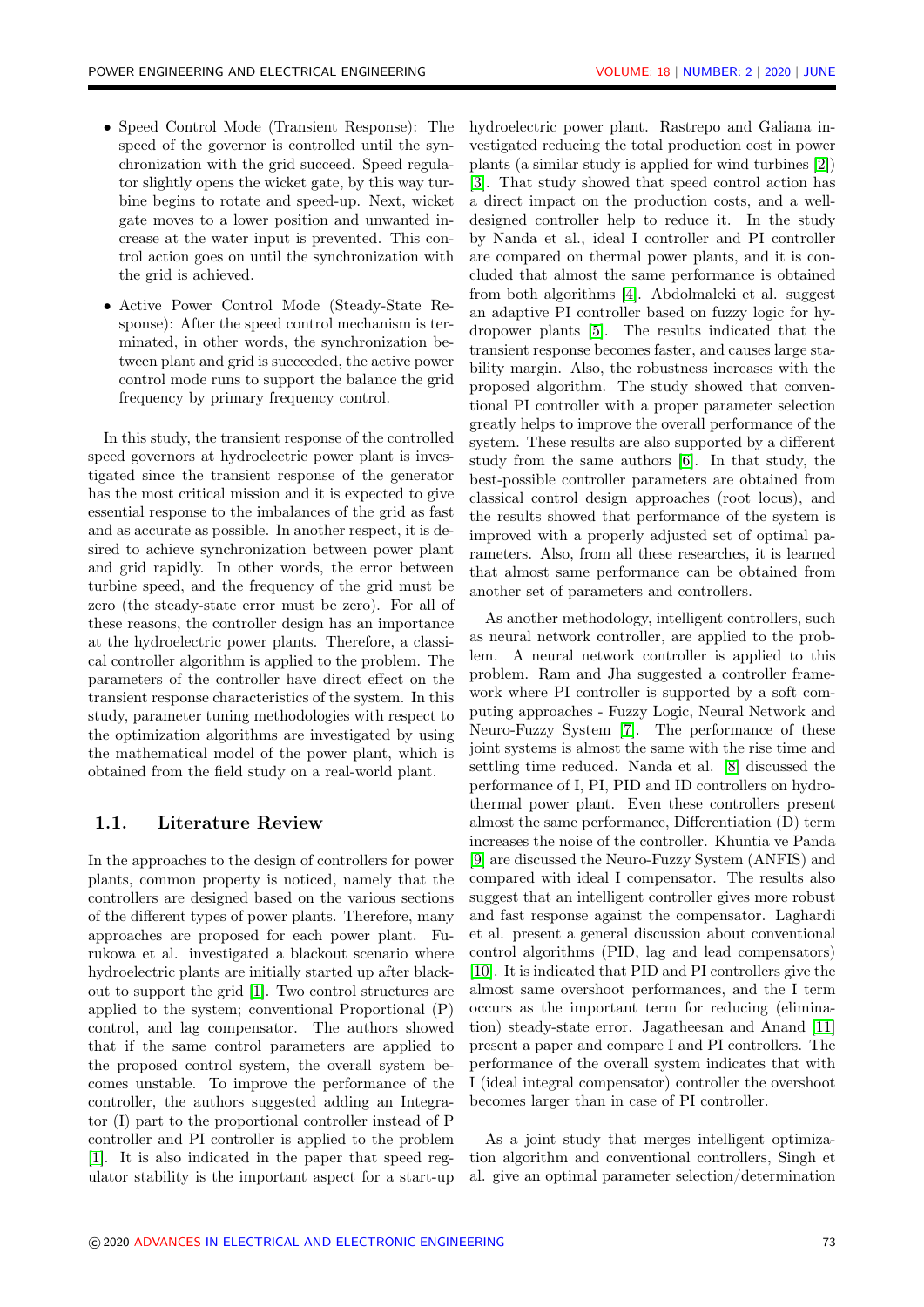for PI controller by using the Genetic Algorithm (GA) [\[12\]](#page-9-11). The result of this paper also supports the previous discussions that the performance of the controller significantly depends on the appropriate parameter selection. The idea of tuning the parameters of PID (or other algorithms) is an efficient methodology to get desired performance. Currently, even the manyobjective optimization algorithms can be applied to the tuning process [\[13\]](#page-9-12), single objective optimization algorithms are still successfully applied to the tuning problem [\[14\]](#page-9-13), where overshoot of the output of the inverted pendulum system decreases and better stabilizes [\[14\]](#page-9-13). As a power system application for nuclear reactors, GA and PSO is applied for PID controller [\[15\]](#page-9-14). The performance index of ITSE is selected as cost function, and the results support PSO against GA algorithm. The time varying property of the PID controller tuned by PSO is investigated in [\[16\]](#page-10-0). Also, in that study, CMA-ES algorithm is also applied to the benchmark problems of optimization algorithms. As an application of the tuning methodology, 10 kW air heater system is evaluated as the problem [\[17\]](#page-10-1). The results of this study, which is based on comparing PSO-PID tuning with the classical tuning algorithm like ZN, shows the heuristic-based tuning algorithms performance. Among these applications MIMO systems were also investigated with a PID variant named as 2-DOF PID controller and PSO is applied and compared with other heuristics [\[18\]](#page-10-2). Also, as a cost function minimizing Integral of Squared Error (ISE) and Integral of Time multiplied by the Squared Error (ITSE) are selected. It is possible to implement these controllers tuned by heuristic algorithms as the engineering problem [\[19\]](#page-10-3). The coding is one of the fundamental problems of convolution optimization algorithms. The correct and intelligent coding will increase the optimization performance. Therefore, a new coding is also proposed, and impact of the coding is investigated [\[20\]](#page-10-4). Other optimization algorithms like Firefly [\[21\]](#page-10-5), Chaotic Firefly Algorithm [\[22\]](#page-10-6), self-adaptive firefly algorithm [\[23\]](#page-10-7), gravitational search algorithm [\[24\]](#page-10-8), and Bat-Inspired Algorithm [\[25\]](#page-10-9) are applied to controller tuning problem. The performance of the tuning algorithm is demonstrated on all these cases.

By evaluating the previous studies explained above, the following statements which are the direction of this study are extracted:

- Integrator is an important control parameter term which eliminates steady-state error.
- Derivative term increases the noise in the system and may cause instability.
- PI gives lower overshoot and faster response when compared to ideal integral compensator.
- Intelligent methods improve the performance of the controller with respect to the steady-state and transient responses.
- The optimal parameter selection not only improves the performance but also increases robustness of the system.

Therefore, in this study, conventional PI controller parameters are determined by using heuristic optimization algorithms named as Differential Evolution, Particle Swarm Optimization, Firefly Algorithm and Evolutionary Strategy. Then, the optimized controller parameters are applied to the system model, which is extracted using the real-world hydropower plant. This paper is organized into five sections. The sub-section of introduction gives the survey of the similar papers in the literature. Also, in this sub-section with the aid of previous papers, a direction of this paper is emphasized. Section [2.](#page-2-0) gives the mathematical model of the power plants. Section [3.](#page-4-0) explains the optimization algorithms. Section [4.](#page-7-0) presents the results of the implementations, and the last section is the conclusion of this study.

## <span id="page-2-0"></span>2. Problem Definition and Mathematical Modelling

Mathematical model of hydropower plant is obtained by extraction of mathematical relations inside hydropower plant [\[26\]](#page-10-10). The relation between tunnel dynamics is given (Fig. [1\)](#page-3-0).

$$
\frac{\mathrm{d}U_{tu}}{\mathrm{d}t} = \frac{H_r - H_d - H_{l2}}{t_t},\tag{1}
$$

where the following parameters are used:  $U_{tu}$  - speed of water in tunnel (pu);  $H_r$  - level of reservoir (pu);  $H_d$  - level of surge tank (pu);  $H_{l2}$  - lost in tunnel (pu);  $t_t$  - time to reach water to tunnel (s). The relation with respect to the surge tank is given below:

$$
H_d = \frac{1}{C_d} \int U_d(\tau) d\tau,
$$
\n(2)

where  $C_d$  is the constant (s) and  $U_d$  is water speed at surge tank (pu). To add penstock dynamics to the model the Eq.  $(3)$ , Eq.  $(4)$  and Eq.  $(5)$  are used.

<span id="page-2-1"></span>
$$
H_Q = z_p \tanh(t_c) U_{tr},\tag{3}
$$

<span id="page-2-2"></span>
$$
H_{tr} = H_d - H_l - H_Q,\t\t(4)
$$

<span id="page-2-3"></span>
$$
U_{tr} = G\sqrt{H_{tr}},\tag{5}
$$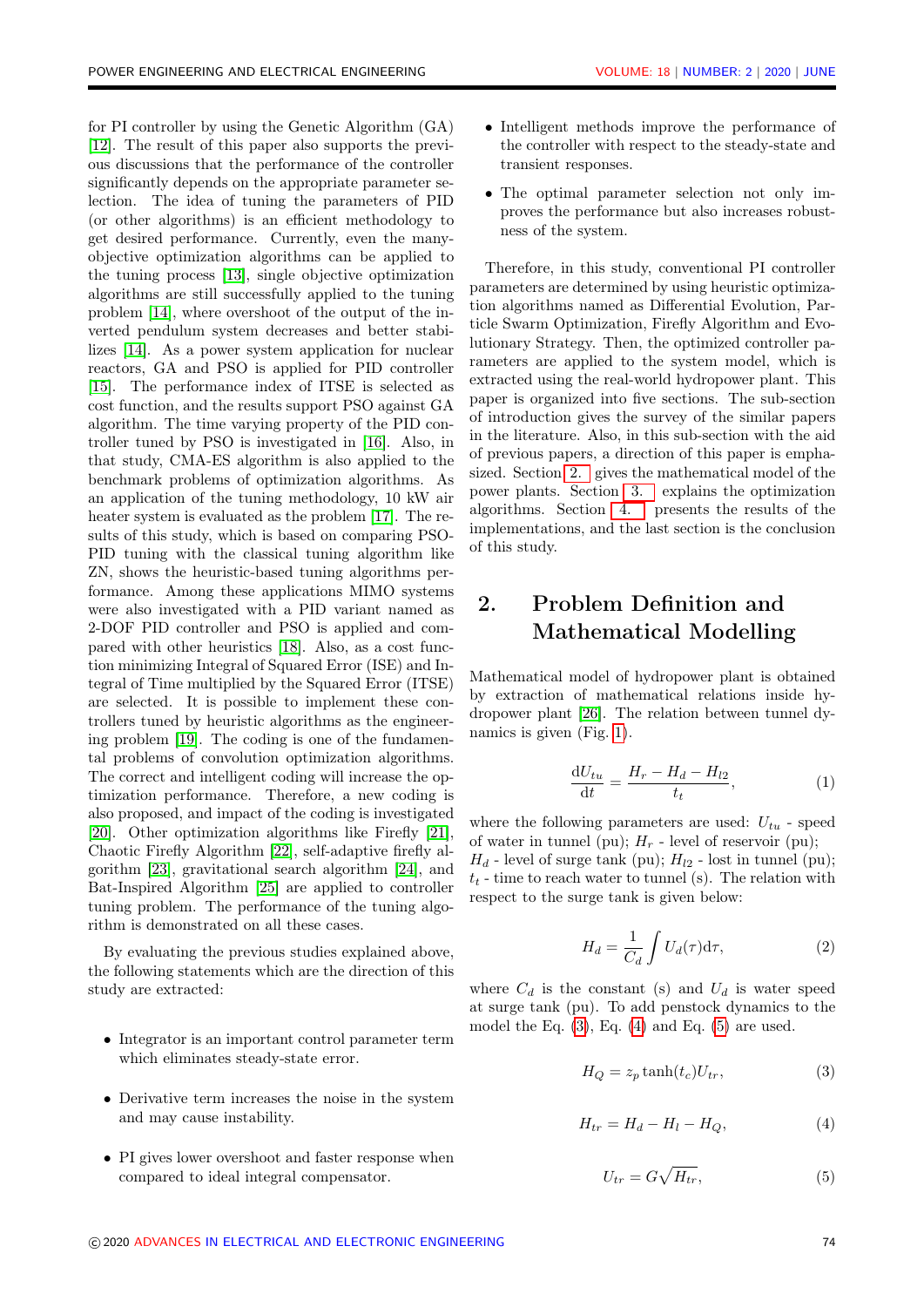<span id="page-3-0"></span>

Fig. 1: Main components of the power plant [\[33\]](#page-11-0).

where the variables are:  $H_{tr}$  - turbine level (pu);  $H_l$  - loss in penstock (pu);  $z_p$  - stability impedance in penstock;  $t_c$  - penstock time (s);  $U_{tr}$  - speed of water to penstock (pu);  $G$ , wicket gate opening (pu). First, the no load condition is extracted for calculation of necessary power to move turbine. The Equation  $(6)$ , Eq.  $(7)$ and Eq. [\(8\)](#page-3-3) are used for this purpose.

<span id="page-3-1"></span>
$$
P_{mek} = A_{tr} H_{tr} \left( U_{tr} - U_{NL} \right), \tag{6}
$$

<span id="page-3-2"></span>
$$
P_{mek} = w_m T_{mek},\tag{7}
$$

<span id="page-3-3"></span>
$$
A_{tr} = \frac{1}{U_{FL} - U_{NL}}
$$
 Nominal power of turbine  
generator, (8)

where the used parameters mean:  $A_{tr}$  - turbine gain (pu);  $U_{NL}$  - no load flow (pu);  $U_{FL}$  - full load flow (pu);  $w_m$  - angular velocity (rad·s<sup>-1</sup>);  $T_{mek}$  - torque (Nm);  $P_{mek}$  - power (W). To find the acceleration torque, the difference between mechanical and electromechanical torque is calculated as:

$$
T_{hiz} = J\frac{\mathrm{d}w_m}{\mathrm{d}t} = T_{mek} - T_{elek},\tag{9}
$$

where  $T_{elek}$  is the electromagnetic torque (Nm) and J is the joint moment between generator and turbine  $(kg \cdot m^2)$ :

$$
J = \frac{2HVA}{w_{m0}^2},\tag{10}
$$

$$
H = \frac{1}{2} \left(\frac{\pi}{60}\right)^2 \frac{GD^2 n^2}{kVA},
$$
 (11)

where H is a constant (kWs/kVA);  $w_{m0}$  - nominal angular velocity  $(\text{rad}\cdot\text{s}^{-1})$ ;  $VA$  - nominal power (VA);  $GD^2$  - generator Volant effect  $(tm^2)$ ; n - rotation speed (rpm);  $kVA$  - nominal power and  $J = \frac{2HVA}{w_{m0}^2} \approx 2H$ . For the penstock time calculation, wave velocity is selected as 1200 m · s<sup>-1</sup>  $t_c = L_c \cdot \alpha^{-1}$ , where  $L_c$  is the length of penstock (m), and  $\alpha$  is wave speed (m·s<sup>-1</sup>). Hydraulic impedance is calculated from:

$$
z_p = \frac{t_{c2}}{t_c},\tag{12}
$$

$$
t_{c2} = \frac{L_c}{A_{cg}} \frac{Q}{H},\tag{13}
$$

where  $t_{c2}$  - time for water to reach penstock (s);  $A_c$  - penstock cross sectional area  $(m^2)$ ;  $Q$  - nominal flow rate  $(m^3)$ ;  $H$  - nominal head (m). Similarly, the time for water to reach the tunnel is calculated from:

$$
t_t = \frac{L_t}{A_t g} \frac{Q}{H},\tag{14}
$$

where  $L_t$  - length of tunnel (m),  $A_t$  - tunnel cross section  $(m^2)$  and  $C_d$  - penstock constant, which is calculated from  $C_d = \frac{A_d H}{Q}$ , where  $A_d$  - surge tank cross section  $(m^2)$ . In this study, by using the real hydropower plant (Kadincik - I power plant) parameters and the nonlinear equations, the control algorithms are designed and compared with each other. The next section explains the control structure and algorithms used in this paper.

#### 2.1. The Controller Structure

The PID controller is one of the basic but frequently preferred control algorithms due to its structure, and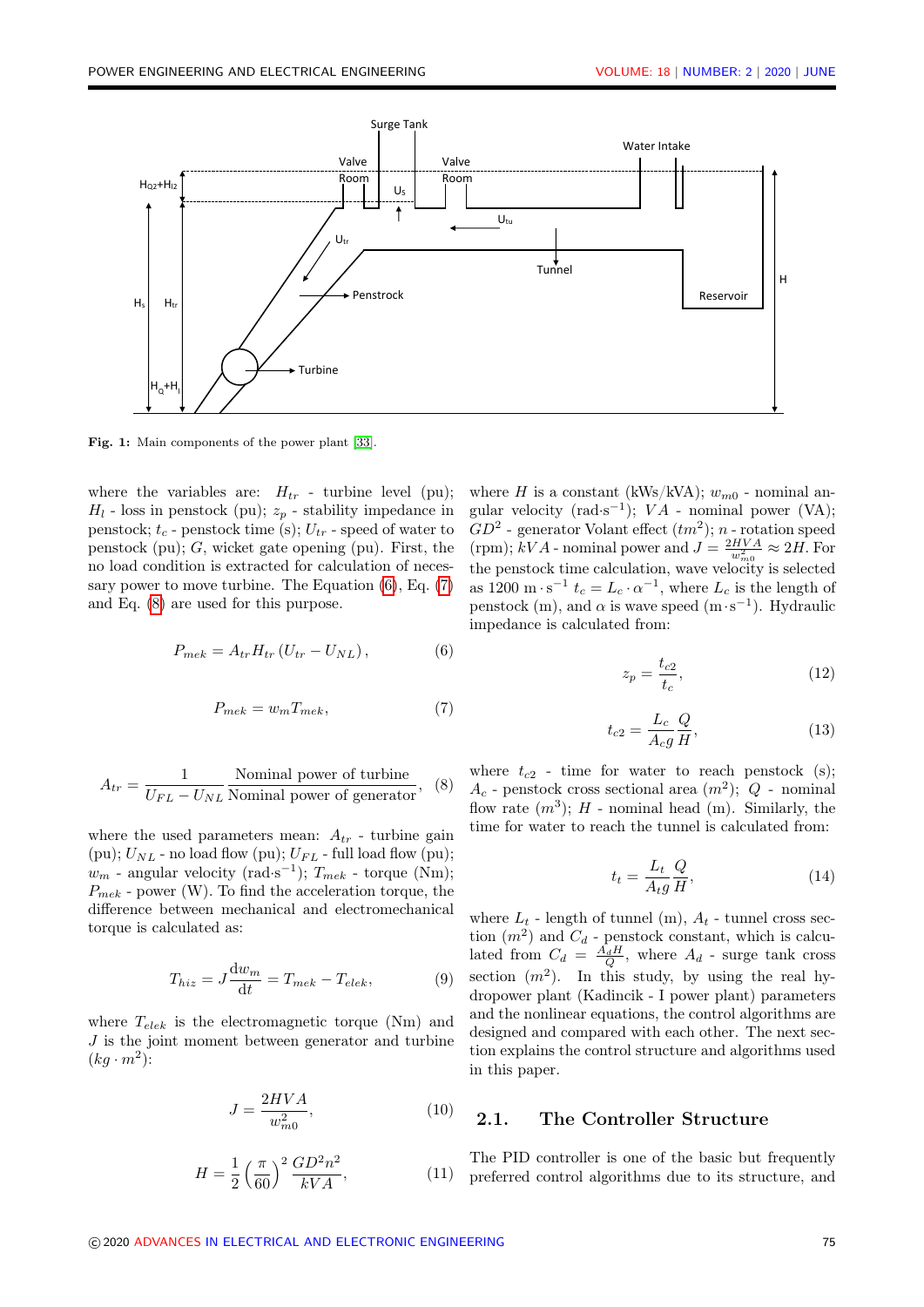already discussed nature and necessary tools needed for tuning the parameters of the controller. The general frequency domain representation of the PID controller is given below:

<span id="page-4-1"></span>
$$
G(s) = K_P + \frac{K_I}{s} + K_D s. \tag{15}
$$

The PID controller in Eq. [\(15\)](#page-4-1) has three terms and each of these terms has an impact on transient response. The proportional term  $(K_P)$  decreases rise time and steady-state error but increases overshoot. The integral term  $(K_I)$ , gives similar performances like proportional term but increases settling time. But with the aid of integral term, steady-state error can be eliminated. The derivative term  $(K_D)$  has no positive effect on steady-state error and slightly changes rise time. However, this parameter decreases overshoot and settling time with a proper parameter value. The study [\[27\]](#page-10-11) showed that like conventional tuning algorithms, heuristic algorithms are applied successfully to the tuning problem. In contrary to the results of conventional methods, heuristics gives much better results for systems of various order and even systems with time delay [\[28\]](#page-10-12).

#### 2.2. Performance Metric

The tuning of PID parameters by using optimization algorithms is an objective function needed to obtain a better transient response. Therefore, in this study, Mean Square Error (MSE) is selected as the main component of the objective function at the entire optimization algorithm. The previous study [\[29\]](#page-10-13) showed that MSE could help to improve the steady-state error without critical change of the other transient response characteristics. Also, the difference between reference input and output of the system is selected as the objective function parameter with the steady-state error.

## <span id="page-4-0"></span>3. Heuristic Algorithms

#### 3.1. Differential Evolution (DE)

Differential Evolution (DE) algorithm is a populationbased evolutionary algorithm like genetic algorithm, which is composed of the mutation, crossover, and selection operators. The first introduction of the algorithm was proposed by Storn and Price in 1995 [\[30\]](#page-10-14), [\[31\]](#page-11-1) and [\[32\]](#page-11-2). In their first paper [\[30\]](#page-10-14), the performance of their new algorithm by comparing with improved Simulated Annealing (SA) algorithm and Genetic Algorithm (GA) is presented in detail. (This paper is the reason for that SA and GA are not included as an

optimization algorithm since it is shown that DE outperforms SA and GA). The organization of DE is very similar to GA. The algorithm begins with the random initialization of the solution candidates on the search space. In a general manner, the uniformly distributed random number generator is preferred. Instead of the last operator in GA, the mutation operator is evaluated as the first operator to obtain a new population set. The equation given below mathematically describes the mutation operator.

$$
v_{i,j}^{k+1} = x_{r1,j}^k + F\left(x_{r2,j}^k - x_{r3,j}^k\right),\tag{16}
$$

where  $x$  - member of the initial population  $(X)$ ,  $v$  - member of the produced population  $(V)$ ,  $F$  - control parameter selected as  $0.8$ , and  $r1$ ,  $r2$ , and r3 - randomly selected indexes inside X.

As the second operator, the crossover is applied to the population  $V$  and population  $U$  is formed. Two approaches, proposed for crossover, are called as exponential and binomial operator. Since the performances of these approaches are almost the same [\[31\]](#page-11-1), generally, binomial operator is preferred due to the low complexity. The binomial crossover operator is given below:

$$
u_{i,j}^k = \begin{cases} v_{i,j}^k, & rand < C_R, \\ x_{i,j}^k, & \text{otherwise,} \end{cases} \tag{17}
$$

where  $C_R$  - second control operator of DE and the value is selected as 0.8 [\[30\]](#page-10-14) and [\[32\]](#page-11-2). As the final operator; the best members among  $X$  and  $U$  are selected and survived to the next generation.

### 3.2. Particle Swarm Optimization (PSO)

Particle Swarm Optimization (PSO) algorithm is a nature-inspired heuristic population-based algorithm proposed by Kennedy and Eberhart in 1995 [\[34\]](#page-11-3). The algorithm is formed by investigating the behaviours of the members in an animal swarm [\[34\]](#page-11-3), [\[35\]](#page-11-4), [\[36\]](#page-11-5) and [\[37\]](#page-11-6), mainly their motion. It is observed from the animal swarm, that the members are deciding their movements by following the swarm leader and their instinct to return their most benefit position. Therefore, the best member at every iteration of the algorithm is determined with the personal best position. In summary, the algorithm begins with the randomly distribution of the members on search space. Then for each member, the objective value is calculated. By using these objective values, the member with smaller objective value (for minimization problem) is found. Also, from these objective values, each member updates its personal best position. By using all these calculated val-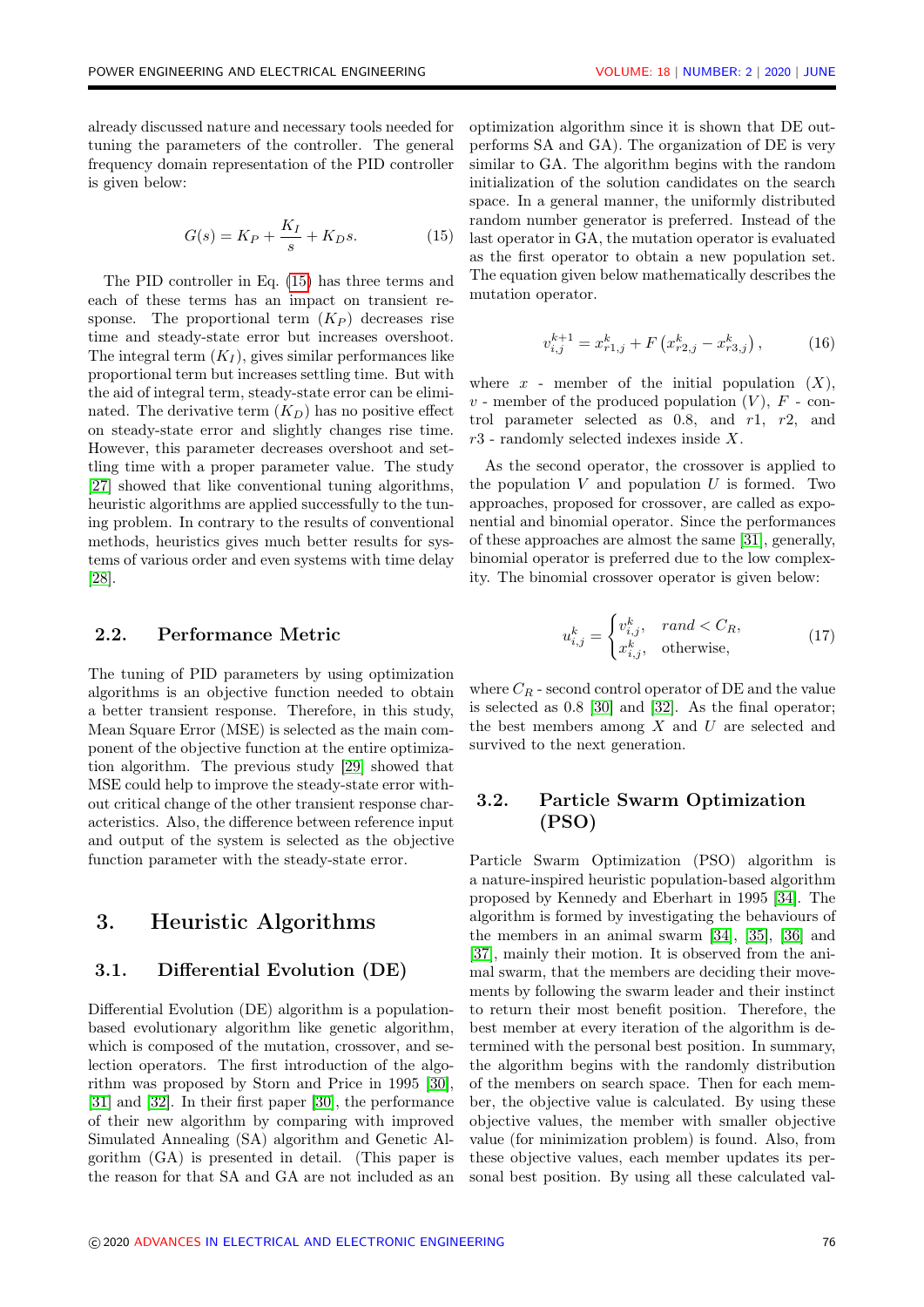ues, the position and velocity are updated as given by equations:

$$
v_{k+1}^d = w v_k^d + c_1 rand \left( p_{best,k}^d - x_k^d \right) + + c_2 rand \left( g_{best,k}^d - x_k^d \right),
$$
\n(18)

$$
x_k^d = x_k^d + v_k^d \Delta t,\tag{19}
$$

where  $x_k(d)$  - position of the particle in the  $d^{th}$  dimension at the  $k^{th}$  iteration, similarly v - velocity component,  $p_{best}$  - best position among the memory of the member,  $g_{best}$  - best position of the whole swarm,  $w$  - inertia weight which is initialized as  $0.9$  and decreased linearly to  $0.4$ ,  $c_1$  and  $c_2$  - control parameters and usually chosen to be 1.494, rand - pseudo-random number generated from a uniform distribution, and  $\Delta t$  - time step = 1.

#### 3.3. Firefly Algorithm (FA)

Firefly Algorithm (FA) is a population-based optimization algorithm, which mimics the behaviour of the firefly flocks in their nest. The algorithm proposed by Yang [\[38\]](#page-11-7) and [\[39\]](#page-11-8) in 2008 is based on the light intensity and attractiveness between fireflies. Fireflies use their flashing light properties as a warning mechanism against predators and to attract for mating. The amount, rate and time duration of the light is a communication mechanism among the fireflies. The light intensity is changing with respect to the absorbing the light source and it is related to the distance between fireflies. Therefore, by using the light intensity and corresponding attractiveness between fireflies, an algorithm called as Firefly Algorithm is proposed for solving optimization problems. To form a relation between optimization algorithm and firefly behaviours, it is assumed that a) All the members can be attracted from each other. In other worlds all the members are unisex. b) Attractiveness is only depended on the light intensity. Therefore, less bright member moves to brighter one. If there is no brighter member due to the distance, then it moves randomly. c) The search space is corresponding to the light distribution. Therefore, brightness corresponds to the objective value. The performance of the FA among other heuristic algorithm on same well-known benchmark problems are discussed in detail [\[40\]](#page-11-9), and results showed that for some of the benchmark/test problems, FA gives same or better performances against well-known optimization algorithms. Then, the improved version of this algorithm also discussed and converted to solve multimodal problems [\[41\]](#page-11-10). Next, since it can present good performances, after some time for obtain mature FA, it is applied to some real-world problems [\[39\]](#page-11-8) and [\[42\]](#page-11-11) and produced

satisfactory performances. The members of the populations (firefly) assumed to have a position  $(x)$  at the same dimension of the search space. Based on the position and distance, the light intensity is changed. For a uniform medium, which has a constant light absorption coefficient ( $\gamma$ ), initial light intensity ( $I_0$ ) at the distance  $(r)$ , and light intensity can be calculated as given:

$$
I(r) = I_0 e^{-\gamma r^2}.
$$
\n(20)

Similarly to the light intensity, as the attractiveness is directly proportional to the light intensity, the attractiveness is calculated from the following equation.

$$
\beta = \beta_0 e^{-\gamma r_{ij}^2}.\tag{21}
$$

The attractiveness is mutual for both fireflies. Therefore, the distance between them is a parameter at the formulation. The distance is calculated from Euclidean function (Eq. [\(22\)](#page-5-0)).

<span id="page-5-0"></span>
$$
r_{ij} = \|x_i - x_j\|_2 = \sqrt{\sum_{k=1}^d (x_i^d - x_j^d)^2}.
$$
 (22)

In the algorithm, the position of the members corresponds to the solution of the optimization problem. Therefore, the position update rule is the main mechanism of the algorithm. The following Eq. [\(23\)](#page-5-1) is the position update rule of the FA algorithm. The update mechanism has three parts connected with addition. The first term of the equation is the previous position, the second term is the attractiveness, and the last term is the randomness of movement, since the distance or light intensity between members is the same and the second term is zero.

<span id="page-5-1"></span>
$$
x_i = x_i + \beta (x_j - x_i) - \alpha \epsilon_i. \tag{23}
$$

### 3.4. Covariance Matrix Adaptation Evolution Strategy (CMA-ES)

Initially, Evolution Strategy (ES), as the name expressed, is designed as a set of rules based on the evolution process in nature for using at automatic design of the engineering problems [\[43\]](#page-11-12). Then, the single solution-based ES has only one parent and one offspring per generation. This new form of ES is called as  $(1+1)$ -ES. Next, in the master thesis of Schwefer [\[44\]](#page-11-13), it is found that the algorithm is stuck on local optimum frequently. Finally, multi-member (populationbased) ES is proposed and called as  $(\mu + 1)$ -ES, and then  $(\mu + \lambda)$ -ES is proposed. In this algorithm weighted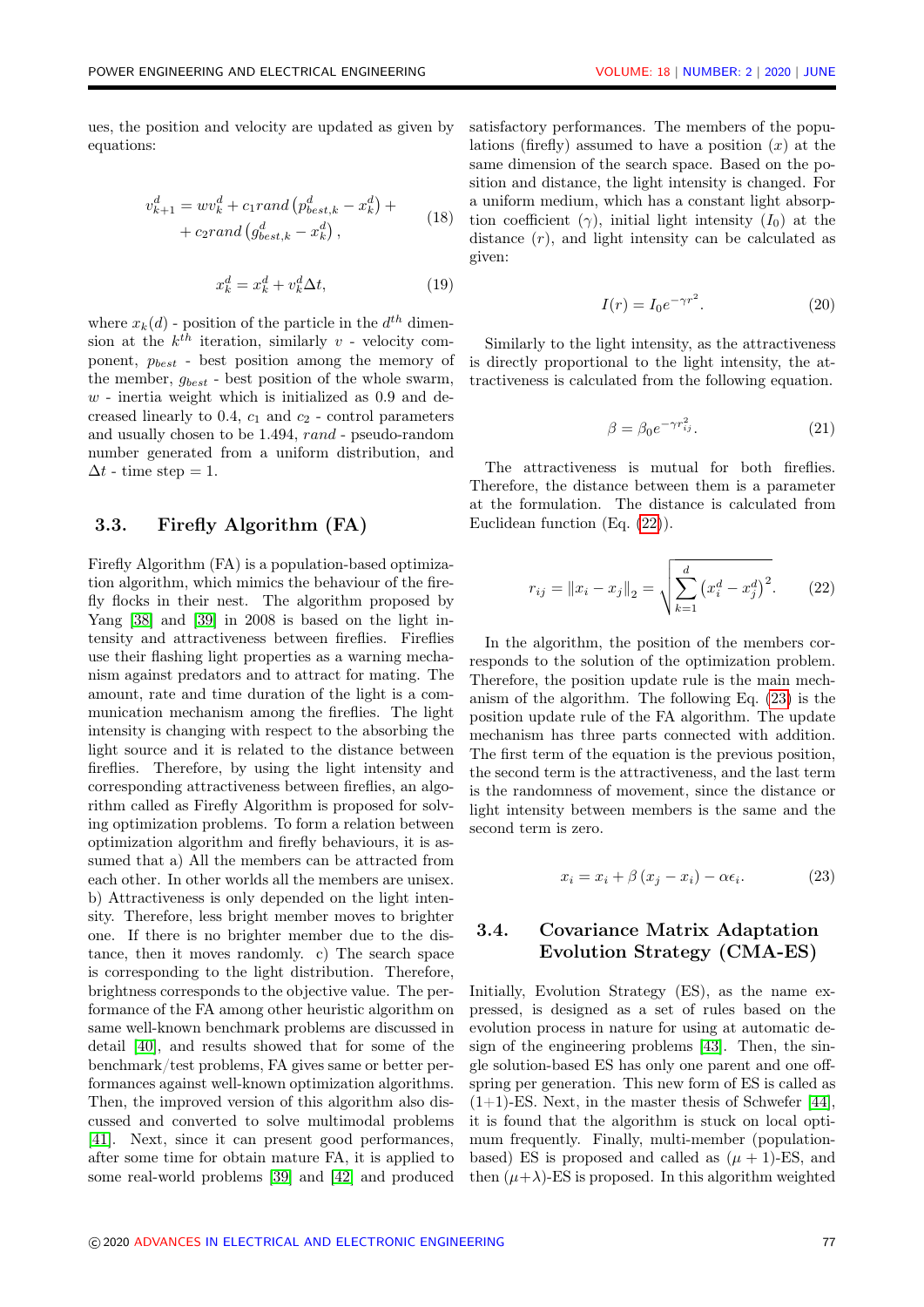average of  $\lambda$  is selected from  $\mu$  offspring which is generated at each generation. After years, the algorithm becomes a population-based evolutionary algorithm with the operators of marriage, recombination and mutation. Since the local optimum problem is the reason of the improvements on ES algorithm, in 2001, Hansen proposed an adaptive covariance approach to ES algorithm [\[45\]](#page-11-14), and this CMA-ES algorithm is evaluated [\[46\]](#page-11-15) and discussed in the literature in detail [\[47\]](#page-11-16) and [\[48\]](#page-11-17).

The CMA-ES has structure with five stages:

- initialization,
- update of covariance and step size,
- generation of offspring,
- recombination.

Unlike other optimization algorithms discussed in this paper, for this population-based method, the solution candidates are selected and updated randomly by using multivariate Gaussian distribution with Different Mean  $(M)$ , Variance  $(\sigma)$  and Covariance  $(C)$  values.

$$
x_k^{g+1} = N\left(M(g), \sigma^{2(g)}, C^{(g)}\right),\tag{24}
$$

where  $q$  - index of generation,  $k$  - index of members in population. Like the other optimization algorithms,  $x$  corresponds to the vector of elements and  $d$  to the dimension of the problem. At the first step, the population is randomly distributed on the search space. Then, two fundamental matrices are updated from the Eq. [\(25\)](#page-6-0), Eq. [\(26\)](#page-6-1), Eq. [\(27\)](#page-6-2) and Eq. [\(28\)](#page-6-3). These vectors are covariance matrix and step size, where  $n$  - number of decision variables,  $\mu$  - best individual of the population,  $c_{cov} = [0, 1]$  - control parameter (determines the rate of change of the covariance matrix) for step size and covariance matrix [\[49\]](#page-11-18).

$$
c_{cov} = \frac{1}{\mu} \frac{2}{(n + \sqrt{2})^2} + \frac{1}{\mu} \left(1 - \frac{1}{\mu}\right) \min\left(1, \frac{2\mu - 1}{n^2 + 4n + 4 + \mu}\right), \quad (25)
$$

$$
\mathbf{C}^{g+1} = (1 - c_{cov}) \mathbf{C}^{(g)} +
$$

$$
+ c_{cov} \left( \frac{1}{\mu} P_c^{g+1} P_c^{(g+1)T} + \left( 1 - \frac{1}{\mu} \right) C_{tmp} \right), \quad (26)
$$

<span id="page-6-1"></span>
$$
C_{tmp} = \frac{1}{\mu} \sum_{i=1}^{\mu} \cdot
$$

$$
\frac{1}{\sigma^{2(g)}} \left( x_i^{g+1} - M^{(g)} \right) \left( x_i^{g+1} - M^{(g)} \right)^T, \qquad (27)
$$

<span id="page-6-3"></span><span id="page-6-2"></span>
$$
P_c^{(g+1)} = \left(1 - \frac{4}{n+4}\right) P_c^{(g)} + \sqrt{\frac{4}{n+4} \left(2 - \frac{4}{n+4}\right)} \frac{\mu}{\sigma^{(g)}}.
$$
\n
$$
\left(x_i^{(g+1)} - M^{(g)}\right).
$$
\n(28)

Similarly, step size  $\sigma$  - related to the parameter called conjugate evolution path  $P_{\sigma}^{(g+1)}$  which corresponds to the control parameter  $P_c^{(g+1)}$ . These update formulations are given in Eq. [\(29\)](#page-6-4) and Eq. [\(30\)](#page-6-5), where  $\vec{B}$  - eigenvector of **C** and **D** - diagonal matrix. The step size update rule is calculated from the Eq. [\(31\)](#page-6-6) and Eq. [\(32\)](#page-6-7).

<span id="page-6-4"></span>
$$
P_{\sigma}^{(g+1)} = \left(1 - \frac{10}{n+20}\right) P_{\sigma}^{(g)} +
$$
  
+ 
$$
\sqrt{\frac{10}{n+20} \left(2 - \frac{10}{n+20}\right)}.
$$
 (29)  

$$
\overrightarrow{B}^{(g)} \left(\mathbf{D}^{(g)}\right)^{-1} \left(\overrightarrow{B}^{(g)}\right)^{-1} P_{tmp},
$$

<span id="page-6-5"></span>
$$
P_{tmp} = \frac{\sqrt{\mu}}{\sigma^{(g)}} \left( x_i^{(g+1)} - M^{(g)} \right),\tag{30}
$$

<span id="page-6-7"></span><span id="page-6-6"></span>
$$
\mathbf{C}^{(g)} = \vec{B}^{(g)} \left( \mathbf{D}^{(g)} \right)^2 \left( \vec{B}^{(g)} \right)^T. \tag{31}
$$

<span id="page-6-0"></span>After all these steps are completed, the algorithm is repeated until the termination conditions are met.

$$
\sigma^{(g+1)} = \sigma^{(g)} \exp\left(\left(\frac{10}{\max\left((n+20), \frac{3\mu(n+20)}{n+10}\right) + 10}\right) \left(\frac{\left\|P_{\sigma}^{(g+1)}\right\|}{\|N(0, I)\|}\right) - 1\right).
$$
(32)

·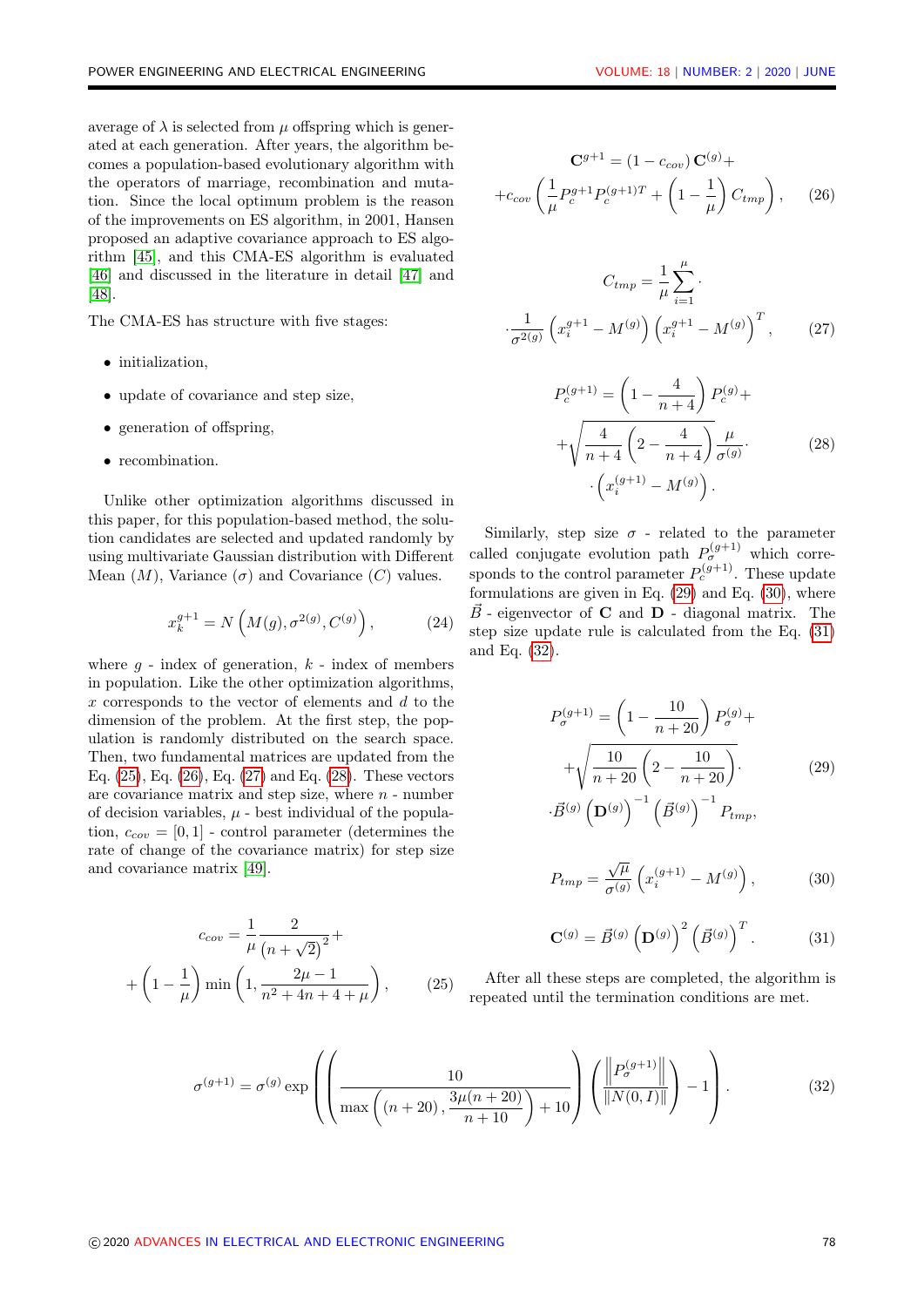## <span id="page-7-0"></span>4. Implementation Procedure and Results

In the study, the aim is to present a better control parameter selection methodology for hydropower plants. Therefore, as an initial step, the control action is selected. Based on the previously published papers (discussed in Sec. [1.1. \)](#page-1-0), it is observed that the PI controller gives the sufficient/better performance with respect to the desired criteria. The reason is that the integral term is applied to reduce/cancel the steady-state error, even to make it zero. If a Differentiation term (D) is added to the controller, then a noisy output signal is obtained and none of the papers for hydropower plants from our research is suggested to use D term. Also, from the previous studies, it is possible to make an inference that the soft computing approaches help to increase the performance of the classical controller. Similarly, when a good controller parameter is selected, not only the performance of the controller increases, but also robustness and overshoot improve. Therefore, in this study, the optimal parameters of PI controller are obtained using heuristic optimization algorithm. In this study, DE, PSO, FA and CMA-ES algorithms are applied to the problem. These algorithms can be categorized into two groups. One includes the natureinspired optimization algorithms like PSO and FA; the other group is for the evolutionary algorithms like DE and CMA-ES. The reason is to compare the performance of the algorithms of different categories. Therefore, two relatively new and relatively widely preferred algorithms are selected due to their acceptable performance.

To show the performance of these tuning algorithms, a classical tuning method; Ziegler-Nichols is initially applied to the problem. Ziegler-Nichols (ZN) tuning method is based on determination of the critical value at marginal stable condition. In other words first it is assumed that the system has only proportional part and it increases until the closed-loop poles are almost at the jw-axis, which means the almost marginal stability of the system. The ZN tuning algorithm is based on determination of the PI parameter with respect to the critical gain and critical period. The proportional value for marginal stability is named as critical gain  $K_{cr}$ , and the period of oscillation is called critical period  $T_{cr}$ . The PI controller parameters are selected as  $K_P = 0.45K_{cr}$  and  $T_i = T_{cr} \cdot 1.2^{-1}$  with respect to the critical gain and critical period. Therefore, initially critical gain and critical period are determined such that the output exhibits an oscillation (marginal stability), and the period of the oscillation is the critical period.

In order to determine the parameters of the control method with heuristic optimization algorithms, simulation studies are carried out based on the predetermined model. The purpose function in simulation studies is defined by the following equation.

$$
J = \frac{1}{1 + K_p} + \left(\frac{1}{t_f - t_b}\right) \int_{t_b}^{t_f} e(\tau) d\tau, \qquad (33)
$$

where  $J$  - cost function of the problem,  $t_b$  and  $t_f$  - beginning and final time of the simulation,  $K_p$  - position constant (steady state error), and  $e(t)$  - error function between reference input (desired speed) and the output of the system. The minimum value of the variable  $'J'$  defined in the equation expected from the optimization algorithm is found. As different goal values can be selected here, in this study, only the smallest value of the error signal given by 'e' was requested (Fig. [3\)](#page-8-0). The reason for choosing this way is not that the desired system reaches the desired value quickly, unlike other mechanical and electrical systems. Instead, it is neither too slow nor too fast and minimizes the steadystate error. The examined system consists of many sub-systems in connection with each other and these systems must be put into operation in order to work together. For this reason, the system must first become a steady state. After this stage, commissioning should be done slowly in order not to put too much load on other mechanical systems. The purpose function determined in the equation is therefore chosen.

Initially, to compare the performance of the heuristic algorithms, the system is tuned by using ZN, where  $K_{cr} = 1.56$  and  $T_{cr} = 7.2$ . The controller parameters are calculated as  $K_P = 0.7$  and  $T_i = 6$ . Note that, instead of  $T_i$ ,  $K_I$  can be used as controller parameter which is equal to  $K_I = K_P \cdot T_i^{-1} = 0.116$ . In the second part of the implementation, heuristic optimization algorithms are applied as a tuning strategy to the problem. For this purpose, all these algorithms have executed in the same conditions such as population size 60, number of iteration/generations 100. The solution candidates are selected inside [10−4, 2]. Controller parameters obtained after the completed iteration are reported in Tab. [2,](#page-7-1) and their transient responses are presented graphically in Fig. [2](#page-8-1) and numerically in Tab. [1.](#page-8-2)

| Tuning Algorithm            | $\bm{K}_{\bm{P}}$ | $K_I$  |
|-----------------------------|-------------------|--------|
| Ziegler Nichols             | 0.7               | 0.116  |
| Differential Evolution      | 1.003             | 0.16   |
| Particle Swarm Optimization | 1.4626            | 0.2892 |
| Firefly Algorithm           | 0.84              | 0.0748 |
| CMA-Evolutionary Strategy   | 0.983             | 0.458  |

<span id="page-7-1"></span>Tab. 2: Controller parameters obtained from tuning algorithms.

Figure [2](#page-8-1) shows the transient responses corresponding to the control parameters given in Tab. [2.](#page-7-1) By using these graphical data, transient response characteristics are summarized in Tab. [1](#page-8-2) as numerical values. Since all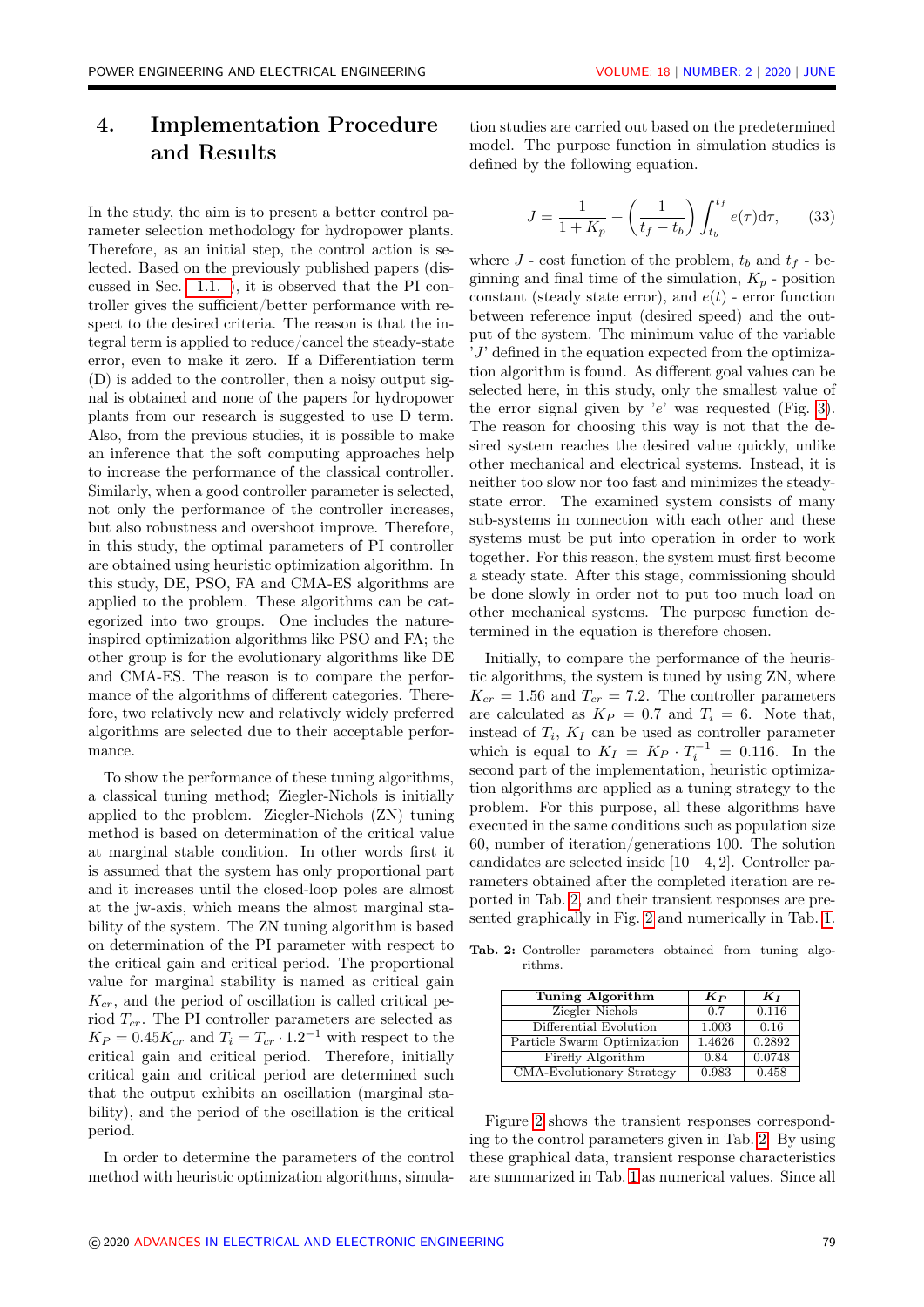<span id="page-8-1"></span>

Fig. 2: Graphically demonstration of transient responses with respect to the different tuning algorithms.

<span id="page-8-2"></span>Tab. 1: Relative transient response characteristics with respect to the different tuning algorithms.

| Tuning Algorithm | Peak Time (s) | Settling Time (s) | Overshoot $(\%)$ | <b>Steady State Error</b> |
|------------------|---------------|-------------------|------------------|---------------------------|
|                  | 164           | 58.84             |                  | $2 \cdot 10^{-4}$         |
| DE               | 164           | 45.67             |                  | $1.13 \cdot 10^{-4}$      |
| PSO              | 24.52         | 59.35             | 7.12             | $6 \cdot 10^{-5}$         |
|                  | 164           | 120.47            |                  | $7.8 \cdot 10^{-4}$       |
| $CMA-ES$         | 38.93         | Osc.              | 8.28             | $2.4 \cdot 10^{-3}$       |

<span id="page-8-0"></span>

Fig. 3: Heuristic optimization-based tuning framework.

of these controllers have the integral term, the steadystate errors are converged to approximately zero. In case of overshoot values, PSO and CMA-ES give the worst performances with respect to the overshoot, such that almost 9 % overshoot is observed from the transient response of the CMA-ES parameter system. At the same time, CMA-ES gives the oscillation output at the stability border, which is expected to reach steady state at time approaching infinity. For peak time values of ZN, DE and FA are larger than settling time, which means that there is no overshot and systems reach final value. Therefore, for these three systems, the settling time is the important indicator of the speed of the systems. Therefore, as seen in Tab. [1,](#page-8-2) DE gives the best performance among all of the tuning algorithms. Then,

ZN gives the smoothest and fast performance, and finally, FA gives the third best performance among all tuning algorithms.

## 5. Conclusion

The hydropower plant composes of different mechanical and electrical systems where all of these subsystems run to produce electricity. The control of speed governors has an important duty for synchronization with the grid. Therefore, a well-designed controller is needed for this duty. In this study, initially a model of hydropower plant is constructed with the aid of realworld power plant parameters. Then, PI controller is selected as the main control algorithm and the parameters are optimized using ZN, DE, PSO, FA and CMA-ES algorithms. The results showed that heuristic optimization methodology improves the performance with respect to the settling time. However, for this relatively complex problem, it is not obtained best performance from all of the heuristic tuning algorithms. The CMA-ES gives almost unstable performance, PSO gives large overshoot but relatively fast response, but even the overshoot is not a good decision for synchronization, FA presents good but slow response, ZN gives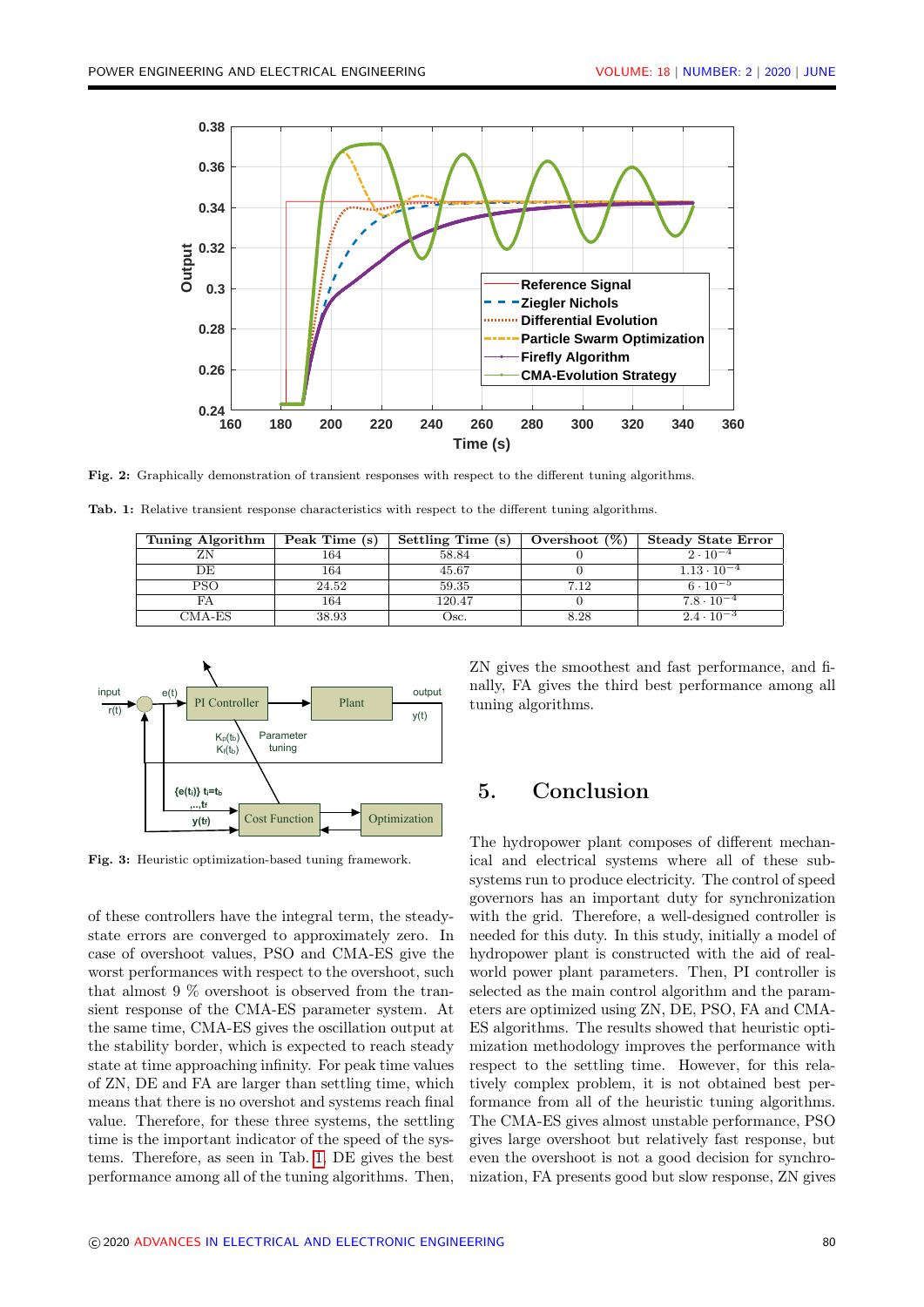acceptable average performance and DE gives the best performance among all the tuning methodologies.

## References

- <span id="page-9-0"></span>[1] FURUKAWA, K., A. IZENA, T. SHIMOJO, K. HIRAYAMA and N. FURUKAWA. Governor control study at the time of a black start. In: IEEE Power Engineering Society General Meeting. Denver: IEEE, 2004, pp. 893–897. ISBN 0-7803-8465- 2. DOI: [10.1109/PES.2004.1373127.](http://dx.doi.org/10.1109/PES.2004.1373127)
- <span id="page-9-1"></span>[2] ULLAH, N. R., T. THIRINGER and D. KARLS-SON. Temporary Primary Frequency Control Support by Variable Speed Wind Turbines - Potential and Applications. IEEE Transactions on Power Systems. 2008, vol. 23, iss. 2, pp. 601–612. ISSN 1558-0679. DOI: [10.1109/TP-](http://dx.doi.org/10.1109/TPWRS.2008.920076)[WRS.2008.920076.](http://dx.doi.org/10.1109/TPWRS.2008.920076)
- <span id="page-9-2"></span>[3] RESTREPO, J. F. and F. D. GALIANA. Unit commitment with primary frequency regulation constraints. IEEE Transactions on Power Systems. 2005, vol. 20, iss. 4, pp. 1836– 1842. ISSN 1558-0679. DOI: [10.1109/TP-](http://dx.doi.org/10.1109/TPWRS.2005.857011)[WRS.2005.857011.](http://dx.doi.org/10.1109/TPWRS.2005.857011)
- <span id="page-9-3"></span>[4] NANDA, J., A. MANGLA and S. SURI. Some new findings on automatic generation control of an interconnected hydrothermal system with conventional controllers. IEEE Transactions on Energy Conversion. 2006, vol. 21, iss. 1, pp. 187–194. ISSN 1558-0059. DOI: [10.1109/TEC.2005.853757.](http://dx.doi.org/10.1109/TEC.2005.853757)
- <span id="page-9-4"></span>[5] ABDOLMALEKI, M., P. ANSARIMEHR and A. M. RANJBAR. A robust fuzzy logic adaptive PI controller for hydro power plants. In: SICE Annual Conference. Takamatsu: IEEE, 2007, pp. 2592–2595. ISBN 978-4-907764-27-2. DOI: [10.1109/SICE.2007.4421428.](http://dx.doi.org/10.1109/SICE.2007.4421428)
- <span id="page-9-5"></span>[6] ABDOLMALEKI, M., A. M. RANJBAR, P. ANSARIMEHR and S. B. BOROUJENI. Optimal tuning of temporary drop structure governor in the hydro power plant. In: National Proceedings Power and Energy Conference (PECon). Johor Bahru: IEEE, 2008, pp. 100–105. ISBN 978-1-4244-2404-7. DOI: [10.1109/PECON.2008.4762453.](http://dx.doi.org/10.1109/PECON.2008.4762453)
- <span id="page-9-6"></span>[7] RAM, P., and A. N. JHA. Automatic generation control of interconnected hydro thermal system in regulated environment considering generation rate constraints. In: International Conference on Industrial Electronics, Control and Robotics (IECR). Orissa: IEEE, 2010, pp. 148–159. ISBN 978-1-4244-8544-4. DOI: [10.1109/IECR.2010.5720143.](http://dx.doi.org/10.1109/IECR.2010.5720143)
- <span id="page-9-7"></span>[8] NANDA, J., S. MISHRA, P. G. MISHRA and K. V. SAJITH. A novel classical controller for automatic generation control in thermal and hydrothermal systems. In: International Conference on Power Electronic Drives and Energy Systems for Industrial Growth. New Delhi: IEEE, 2010, pp. 1–6. ISBN 978-1-4244-7781-4. DOI: [10.1109/PEDES.2010.5712439.](http://dx.doi.org/10.1109/PEDES.2010.5712439)
- <span id="page-9-8"></span>[9] KHUNTIA, S. R. and S. PANDA. A novel approach for automatic generation control of a multi-area power systems. In: Canadian Conference on Electrical and Computer Engineering (CCECE). Niagara Falls: IEEE, 2011, pp. 1182–1187. ISBN 978-1-4244-9789-8. DOI: [10.1109/CCECE.2011.6030649.](http://dx.doi.org/10.1109/CCECE.2011.6030649)
- <span id="page-9-9"></span>[10] LAGHARI, J., H. MOKHLIS, A. B. H. A. BAKAR and H. MOHAMMAD. Comparative studies on load frequency control for isolated distribution network connected with mini hydro. In: International Power Engineering and Optimization Conference (PEOCO). Shah Alam: IEEE, 2011, pp. 211–216. ISBN 978-1-4577-0354- 6. DOI: [10.1109/PEOCO.2011.5970388.](http://dx.doi.org/10.1109/PEOCO.2011.5970388)
- <span id="page-9-10"></span>[11] JAGATHEESAN, K., and B. ANAND. Automatic generation control of three area hydro-thermal power systems with electric and mechanic governor. In: IEEE International Conference on Computational Intelligence and Computing Research. Coimbatore: IEEE, 2014, pp. 18–20. ISBN 978-1- 4799-3975-6. DOI: [10.1109/ICCIC.2014.7238280.](http://dx.doi.org/10.1109/ICCIC.2014.7238280)
- <span id="page-9-11"></span>[12] SINGH, M. K., R. NARESH and D. K. GUPTA. Optimal tuning of temporary droop governor of hydro power plant using genetic algorithm. In: International conference on Energy Efficient Technologies for Sustainability. Nagercoil: IEEE, 2013, pp. 1132–1137. ISBN 978-1-4673-6150-7. DOI: [10.1109/ICEETS.2013.6533545.](http://dx.doi.org/10.1109/ICEETS.2013.6533545)
- <span id="page-9-12"></span>[13] ALTINOZ, O. T. Optimal Controller Parameter Tuning from Multi/Many Objective Optimization Algorithms. 1st ed. Cham: Springer International Publishing, 2019. ISBN 978-3-030-25445-2.
- <span id="page-9-13"></span>[14] BEJARBANEH, E. Y., A. BAGHERI, B. Y. BE-JARBANEH, S. BUYAMIN and S. N. CHEGINI. A new adjusting technique for PID type fuzzy logic controller using PSOSCALF optimization algorithm. Applied Soft Computing. 2019, vol. 85, iss. 1, pp. 1–26. ISSN 1568-4946. DOI: [10.1016/j.asoc.2019.105822.](http://dx.doi.org/10.1016/j.asoc.2019.105822)
- <span id="page-9-14"></span>[15] MOHAMMAD, S. and H. MOUSAKAZEMI. Computational effort comparison of genetic algorithm and particle swarm optimization algorithms for the proportional–integral–derivative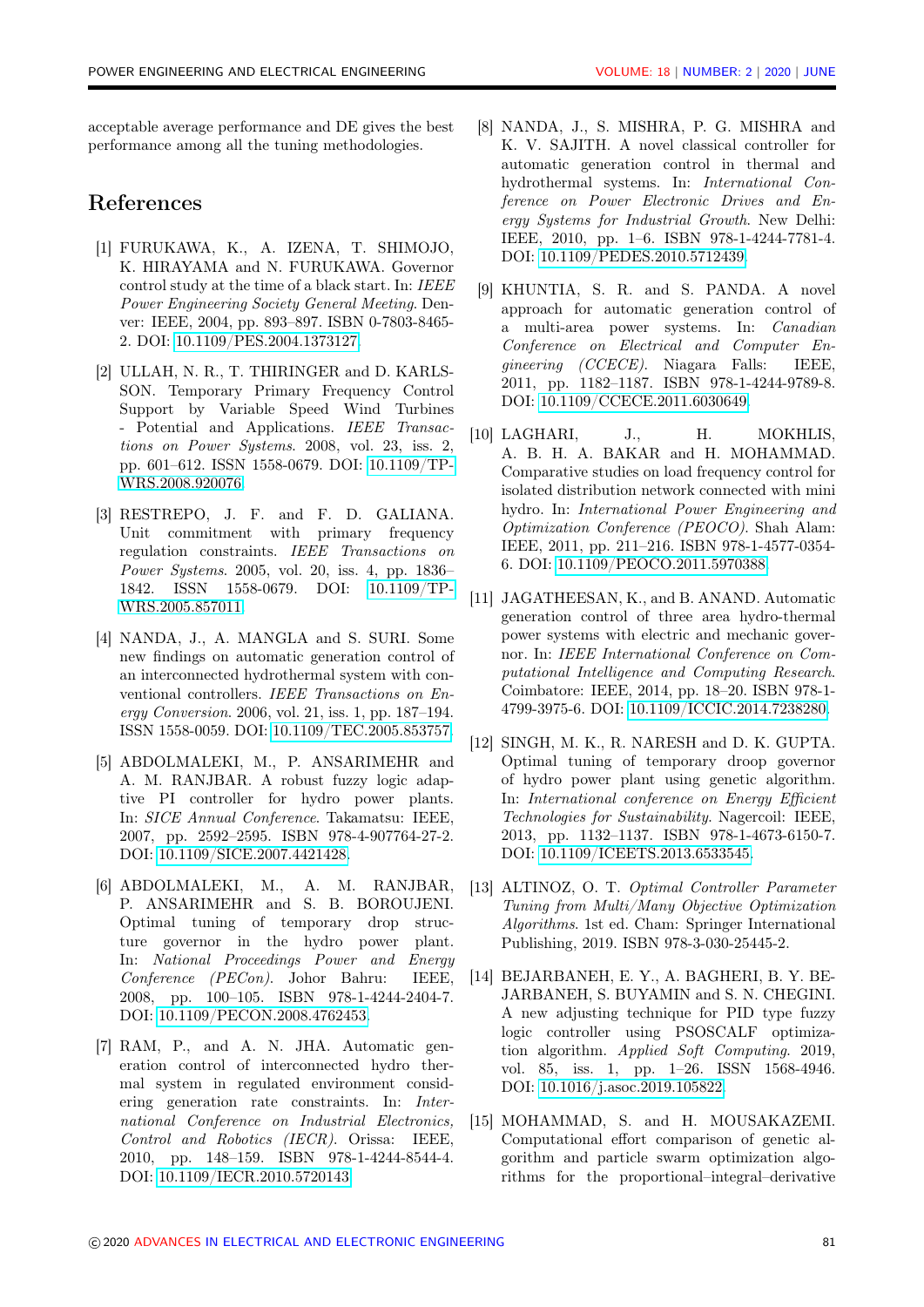controller tuning of a pressurized water nuclear reactor. Annals of Nuclear Energy. 2020, vol. 136, iss. 1, pp. 1–10. ISSN 0306-4549. DOI: [10.1016/j.anucene.2019.107019.](http://dx.doi.org/10.1016/j.anucene.2019.107019)

- <span id="page-10-0"></span>[16] LU Y., D. YAN, J. ZHANG and D. LEVY. A variant with a time varying PID controller of particle swarm optimizers. Information Sciences. 2015, vol. 297, iss. 1, pp. 21–49. ISSN 0020-0255. DOI: [10.1016/j.ins.2014.11.017.](http://dx.doi.org/10.1016/j.ins.2014.11.017)
- <span id="page-10-1"></span>[17] SALLAM, O. K., A. T. AZAR, A. GUAILY and H. H. AMMAR. Tuning of PID Controller Using Particle Swarm Optimization for Cross Flow Heat Exchanger Based on CFD System Identification. In: Proceedings of the International Conference on Advanced Intelligent Systems and Informatics. Cham: Springer, 2019, pp. 300-312. ISBN 978-3-030-31128-5. DOI: [10.1007/978-3-030-](https://doi.org/10.1007/978-3-030-31129-2_28) [31129-2\\_28.](https://doi.org/10.1007/978-3-030-31129-2_28)
- <span id="page-10-2"></span>[18] AZAR, A. T., A. S. SAYED, A. S. SHAHIN, H. A. ELKHOLY and H. H. AMMAR. PID Controller for 2-DOFs Twin Rotor MIMO System Tuned with Particle Swarm Optimization. In: Proceedings of the International Conference on Advanced Intelligent Systems and Informatics. Cham: Springer, 2019, pp. 229–242. ISBN 978-3-030-31128-5. DOI: [10.1007/978-3-030-](http://dx.doi.org/10.1007/978-3-030-31129-2_22) [31129-2\\_22.](http://dx.doi.org/10.1007/978-3-030-31129-2_22)
- <span id="page-10-3"></span>[19] AZAR, A. T., H. H. AMMAR, Z. F. IBRAHIM, H. A. IBRAHIM, N. A. MOHAMED and M. A. TAHA. Implementation of PID Controller with PSO Tuning for Autonomous Vehicler. In: Proceedings of the International Conference on Advanced Intelligent Systems and Informatics. Cham: Springer, 2019, pp. 288-299. ISBN 978-3-030-31128-5. DOI: [10.1007/978-3-030-](http://dx.doi.org/10.1007/978-3-030-31129-2_27) [31129-2\\_27.](http://dx.doi.org/10.1007/978-3-030-31129-2_27)
- <span id="page-10-4"></span>[20] MENHAS, M. I., L. WANG, M. FEI, and H. PAN. Comparative performance analysis of various binary coded PSO algorithms in multivariable PID controller design. Expert Systems with Applications. 2012, vol. 39, iss. 4, pp. 4390–4401. ISSN 0957-4174. DOI: [10.1016/j.eswa.2011.09.152.](http://dx.doi.org/10.1016/j.eswa.2011.09.152)
- <span id="page-10-5"></span>[21] RAY, P. K., S. R. PAITAL, A. MOHANTY, Y. S. EDDY FOO, A. KRISHNAN, H. B. GOOI and G. A. J. AMARATUNGA. A Hybrid Firefly-Swarm Optimized Fractional Order Interval Type-2 Fuzzy PID-PSS for Transient Stability Improvement. IEEE Transactions on Industry Applications. 2019, vol. 55, iss. 6, pp. 6486–6498. ISSN 0093-9994. DOI: [10.1109/TIA.2019.2938473.](http://dx.doi.org/10.1109/TIA.2019.2938473)
- <span id="page-10-6"></span>[22] RAVARI, M. A. and M. YAGHOOBI. Optimum Design of Fractional Order Pid Controller Using Chaotic Firefly Algorithms for a Control

CSTR System. Asian Journal of Control. 2018, vol. 21, iss. 5, pp. 2245–2255. ISSN 1561-8625. DOI: [10.1002/asjc.1836.](http://dx.doi.org/10.1002/asjc.1836)

- <span id="page-10-7"></span>[23] GHARGHORY, S. M. and A. E. EBRAHIM. Self-Adaptive Firefly Algorithm with Pole Zero Cancellation Method for Controlling SMIB Power System. International Journal of Computational Intelligence and Applications. 2019, vol. 18, no. 2, pp. 1–20. ISSN 1469-0268. DOI: [10.1142/s1469026819500135.](http://dx.doi.org/10.1142/s1469026819500135)
- <span id="page-10-8"></span>[24] MOHANTY, P., R. K. SAHU and S. PANDA. A novel hybrid many optimizing liaisons gravitational search algorithm approach for AGC of power systems. Automatika. 2020, vol. 61, iss. 1, pp. 158–178. ISSN 0005-1144. DOI: [10.1080/00051144.2019.1694743.](http://dx.doi.org/10.1080/00051144.2019.1694743)
- <span id="page-10-9"></span>[25] AZAR, A. T., H. H. AMMAR, M. Y. BEB, S. R. GARCES and A. BOUBAKARI. Optimal Design of PID Controller for 2-DOF Drawing Robot Using Bat-Inspired Algorithm. In: Proceedings of the International Conference on Advanced Intelligent Systems and Informatics. Cham: Springer, 2019, pp. 175–186. ISBN 978-3-030-31128-5. DOI: [10.1007/978-3-030-](http://dx.doi.org/10.1007/978-3-030-31129-2_17) [31129-2\\_17.](http://dx.doi.org/10.1007/978-3-030-31129-2_17)
- <span id="page-10-10"></span>[26] KUNDUR, P. Power system stability and control. 1st ed. New York: McGraw-Hill, 1994. ISBN 978- 0-07-035958-1.
- <span id="page-10-11"></span>[27] ALTINOZ, O. T., A. E. YILMAZ and G. W. WE-BER. Application of Chaos Embedded Particle Swarm Optimization for PID Parameter Tuning. International Journal of Computers Communications & Control. 2012, vol. 7, iss. 2, pp. 204–218. ISSN 1841-9844. DOI: [10.15837/ijccc.2012.2.1403.](http://dx.doi.org/10.15837/ijccc.2012.2.1403)
- <span id="page-10-12"></span>[28] ALTINOZ, O. T. and H. ERDEM. Particle swarm optimization-based PID controller tuning for static power converters. International Journal of Power Electronics. 2015, vol. 7, iss. 1, pp. 1–8. ISSN 1756-638X. DOI: [10.1504/IJP-](http://dx.doi.org/10.1504/IJPELEC.2015.071197)[ELEC.2015.071197.](http://dx.doi.org/10.1504/IJPELEC.2015.071197)
- <span id="page-10-13"></span>[29] ALTINOZ, O. T. and H. ERDEM. Evaluation Function Comparison of Particle Swarm Optimization for Buck Converter. In: International Symposium on Power Electronics, Electrical Drives, Automation and Motion. Pisa: IEEE, 2010, pp. 798–802. ISBN 978-1-4244-4986- 6. DOI: [10.1109/SPEEDAM.2010.5542160.](http://dx.doi.org/10.1109/SPEEDAM.2010.5542160)
- <span id="page-10-14"></span>[30] STORN, R. and K. PRICE. Differential evolution - a simple and efficient adaptive scheme for global optimization over continuous space. Journal of Global Optimization. 1995, vol. 23, iss. 1. ISSN 0925-5001.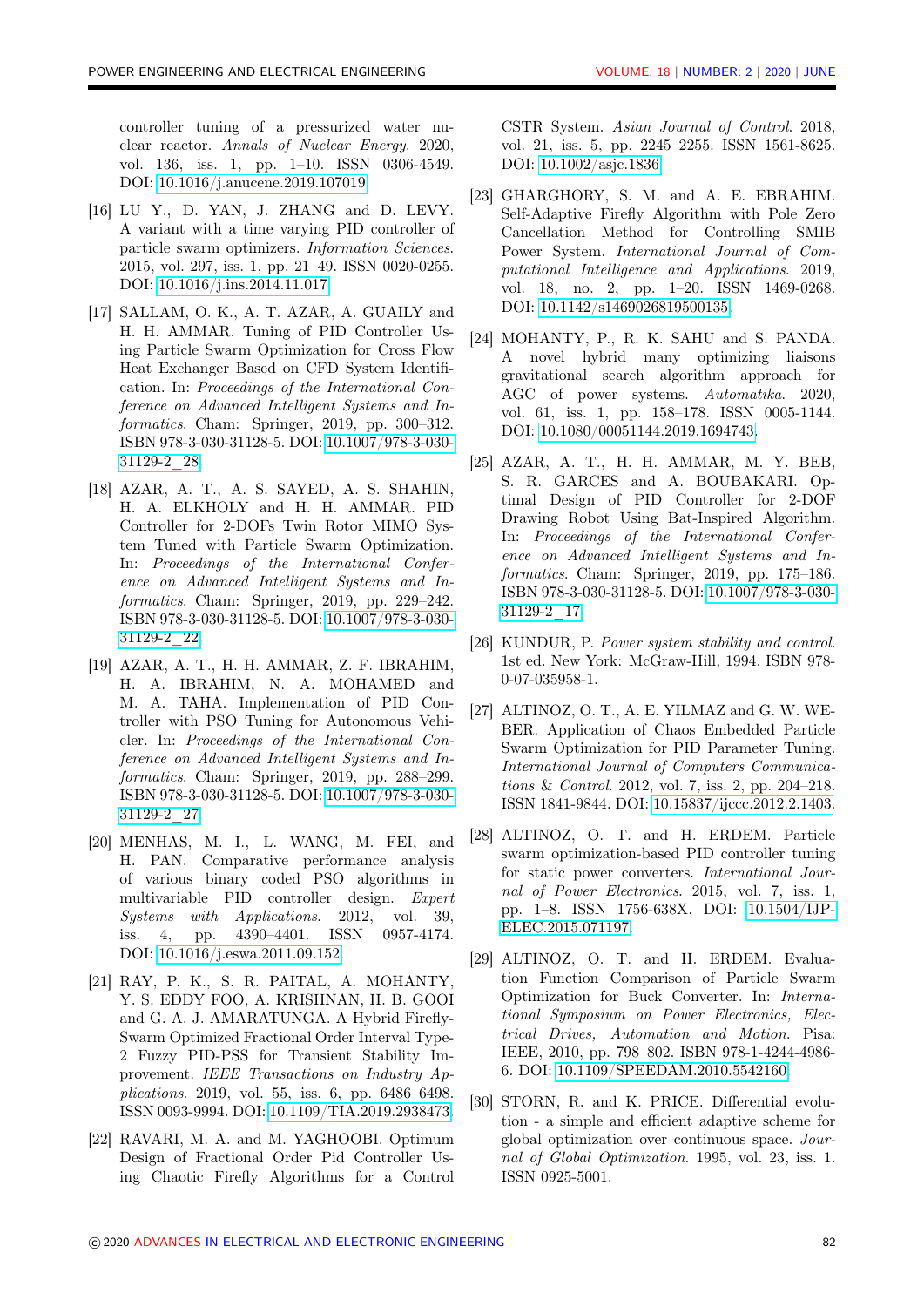- <span id="page-11-1"></span>[31] STORN, R. Differential evolution design of an IIR-filter with requirements for magnitude and group delay. In: Proceedings of IEEE International Conference on Evolutionary Computation. Nagoya: IEEE, 1995, pp. 268–273. ISBN 0-7803- 2902-3. DOI: [10.1109/ICEC.1996.542373.](http://dx.doi.org/10.1109/ICEC.1996.542373)
- <span id="page-11-2"></span>[32] STORN, R. On the usage of differential evolution for function optimization. In: Proceedings of North American Fuzzy Information Processing. Berkeley: IEEE, 1996, pp. 519–523. ISBN 0-7803-3225- 3. DOI: [10.1109/NAFIPS.1996.534789.](http://dx.doi.org/10.1109/NAFIPS.1996.534789)
- <span id="page-11-0"></span>[33] MURAT, D., I. KOSALAY, D. GEZER and C. SAHIN. Validation of Hydroelectric Power Plant Model for Speed Governor Development Studies. In: International Conference on Renewable Energy Research and Applications  $(ICRERA)$ . Palermo: IEEE, 2015, pp. 1–5. ISBN 978-1-4799-9982-8. DOI: [10.1109/ICR-](http://dx.doi.org/10.1109/ICRERA.2015.7418709)[ERA.2015.7418709.](http://dx.doi.org/10.1109/ICRERA.2015.7418709)
- <span id="page-11-3"></span>[34] KENNEDY, J. and R. EBERHART. Particle swarm optimization. In: Proceedings of ICNN'95 - International Conference on Neural Networks. Perth: IEEE, 1995, pp. 1942–1948. ISBN 0-7803- 2768-3. DOI: [10.1109/ICNN.1995.488968.](http://dx.doi.org/10.1109/ICNN.1995.488968)
- <span id="page-11-4"></span>[35] EBERHART, R. and J. KENNEDY. A new optimizer using particle swarm theory. In: Proceedings of the International Symposium on Micro Machine and Human Science (MHS). Nagoya: IEEE, 1995, pp. 39–43. ISBN 0-7803-2676-8. DOI: [10.1109/MHS.1995.494215.](http://dx.doi.org/10.1109/MHS.1995.494215)
- <span id="page-11-5"></span>[36] SHI, Y. and R. EBERHART. A modified particle swarm optimizer. In: IEEE International Conference on Evolutionary Computation Proceedings. Anchorage: IEEE, 1998, pp. 69–73. ISBN 0-7803- 4869-9. DOI: [10.1109/ICEC.1998.699146.](http://dx.doi.org/10.1109/ICEC.1998.699146)
- <span id="page-11-6"></span>[37] CLERC, M. and J. KENNEDY. The particle swarm-explosion, stability, and convergence in a multidimensional complex space. IEEE Transactions on Evolutionary Computation. 2002, vol. 6, iss. 1, pp. 58–73. ISSN 1089-778X. DOI: [10.1109/4235.985692.](http://dx.doi.org/10.1109/4235.985692)
- <span id="page-11-7"></span>[38] YANG, X. S. Nature Inspired Metaheuristic Algorithms. 1st ed. Cambridge: Luniver Press, 2008. ISBN 978-1-905986-10-1.
- <span id="page-11-8"></span>[39] FISTER, I., X. S. YANG and J. BREST. A comprehensive review of firefly algorithms. Swarm and Evolutionary Computation. 2013, vol. 13, iss. 1, pp. 34–46. ISSN 2210-6502. DOI: [10.1016/j.swevo.2013.06.001.](http://dx.doi.org/10.1016/j.swevo.2013.06.001)
- <span id="page-11-9"></span>[40] YANG, X. S. Firefly algorithm, stochastic test functions and design optimisation. International Journal of Bio-Inspired Computation.

2010, vol. 2, no. 2, pp. 78–84. ISSN 1758-0366. DOI: [10.1504/IJBIC.2010.032124.](http://dx.doi.org/10.1504/IJBIC.2010.032124)

- <span id="page-11-10"></span>[41] YANG, X. S. Firefly Algorithms for Multimodal Optimization. In: Stochastic Algorithms: Foundations and Applications. Heidelberg: Springer, 2009, pp. 169–178. ISBN 978-3-642-04943-9. DOI: [10.1007/978-3-642-04944-6\\_14.](http://dx.doi.org/10.1007/978-3-642-04944-6_14)
- <span id="page-11-11"></span>[42] YANG, X. S., S. S. HOSSEINI and A. H. GAN-DOMI. Firefly Algorithm for solving nonconvex economic dispatch problems with valve loading effect. Applied Soft Computing. 2012, vol. 12, iss. 3, pp. 1180–1186. ISSN 1568-4946. DOI: [10.1016/j.asoc.2011.09.017.](http://dx.doi.org/10.1016/j.asoc.2011.09.017)
- <span id="page-11-12"></span>[43] BEYER, H.-G. and H.-P. SCHWEFEL. Evolution strategies – A comprehensive introduction. Natural Computing. 2002, vol. 1, iss. 1, pp. 3–52. ISSN 1567-7818. DOI: [10.1023/A:1015059928466.](http://dx.doi.org/10.1023/A:1015059928466)
- <span id="page-11-13"></span>[44] SCHWEFEL, H. P. Kybernetische Evolution als Strategie der exprimentellen Forschung in der Stromungstechnik. Berlin, 1965. Master's thesis. Technical University of Berlin.
- <span id="page-11-14"></span>[45] HANSEN, N. and A. OSTERMEIER. Completely Derandomized Self-Adaptation in Evolution Strategies. Evolutionary Computation. 2001, vol. 9, iss. 2, pp. 159–195. ISSN 1063-6560. DOI: [10.1162/106365601750190398.](http://dx.doi.org/10.1162/106365601750190398)
- <span id="page-11-15"></span>[46] HANSEN, N., S. D. MULLER and P. KOUMOUTSAKOS. Reducing the Time Complexity of the Derandomized Evolution Strategy with Covariance Matrix Adaptation (CMA-ES). Evolutionary Computation. 2003, vol. 11, iss. 1, pp. 1–18. ISSN 1063-6560. DOI: [10.1162/106365603321828970.](http://dx.doi.org/10.1162/106365603321828970)
- <span id="page-11-16"></span>[47] DEB, K., A. ANAND and D. JOSHI. A Computationally Efficient Evolutionary Algorithm for Real-Parameter Optimization. Evolutionary Computation. 2002, vol. 10, iss. 4, pp. 371–395. ISSN 1063- 6560. DOI: [10.1162/106365602760972767.](http://dx.doi.org/10.1162/106365602760972767)
- <span id="page-11-17"></span>[48] HANSEN, N. The CMA Evolution Strategy: A Comparing Review. In: Towards a New Evolutionary Computation. Heidelberg: Springer, 2006, pp. 75–102. ISBN 978-3-540-29006-3. DOI: [10.1007/3-540-32494-1\\_4.](http://dx.doi.org/10.1007/3-540-32494-1_4)
- <span id="page-11-18"></span>[49] IRUTHAYARAJAN, M. W. and S. BASKAR. Evolutionary algorithms based design of multivariable PID controller. Expert Systems with Applications. 2009, vol. 36, iss. 5, pp. 9159–9167. ISSN 0957-4174. DOI: [10.1016/j.eswa.2008.12.033.](http://dx.doi.org/10.1016/j.eswa.2008.12.033)